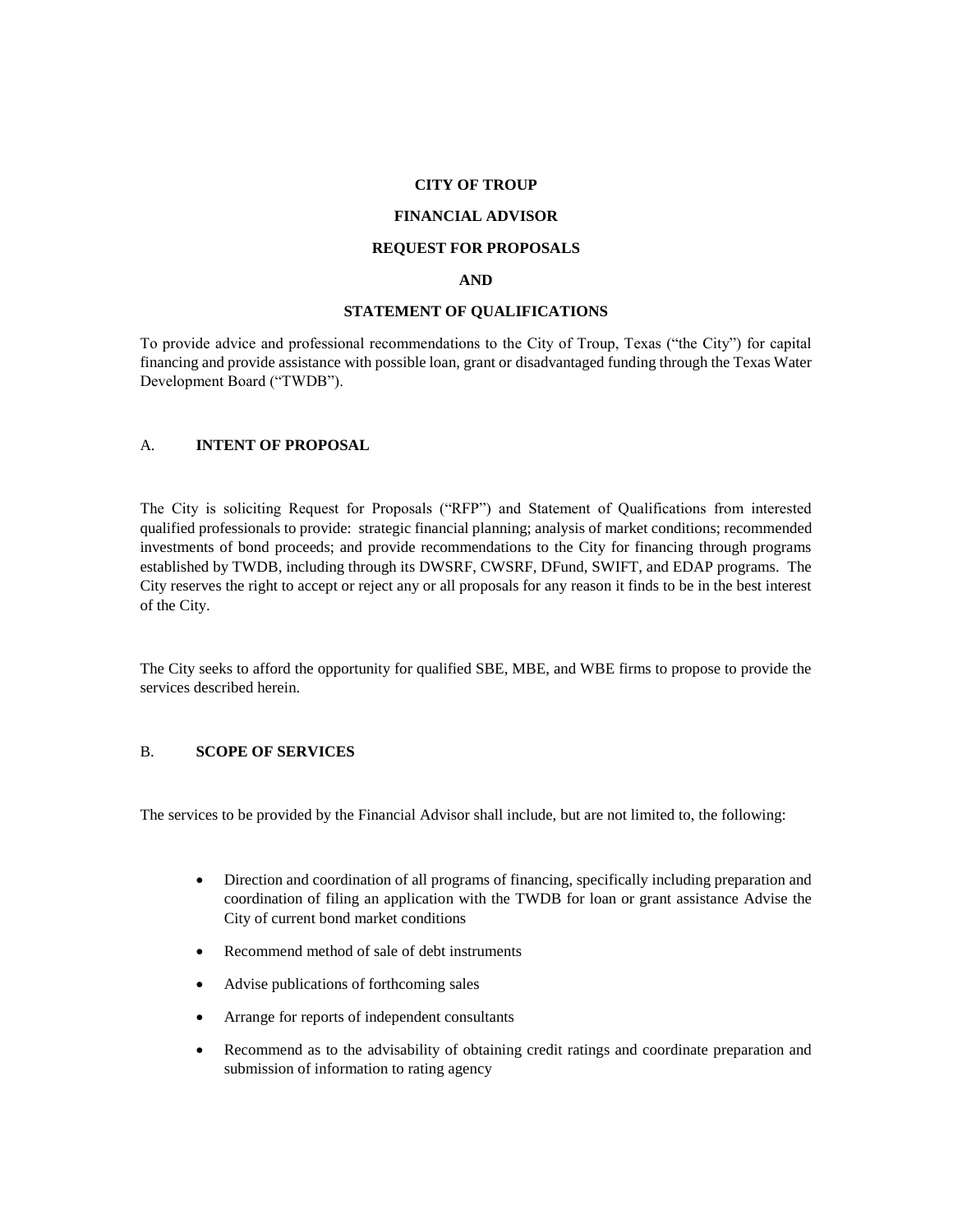- Coordinate, prepare and submit required information to recognized bond insurance companies for insurance qualification, including for a TWDB loan
- Coordinate efforts for delivery of debt instruments and preparation and verification of closing figures
- Maintain liaison with Bond Counsel in preparation of all legal documents
- Counsel in selection of paying agent/registrar
- Print all debt instruments
- Deliver schedule of annual debt requirements on debt instruments
- Attend meetings as requested
- Advise of changes in Federal and State laws and regulations
- Advise on investment of funds as requested
- Advise and assist in exercising any call and/or refunding
- Advise and assist in the development of long-range financing plan
- Provide all financing planning services as requested
- Testify in litigation as requested
- Make recommendation on matters of credit enhancement

# C. **STATEMENT OF QUALIFICATIONS**

The Proposer shall provide a description of the history and background of the firm, identification of the services currently being provided to municipalities in Texas and other information relevant to the provision of Financial Advisory services. The following information shall be included in your proposal:

- 1. General information about the firm.
	- A. Name, address and phone number of the firm.
	- B. History of the firm.
	- C. List names and titles of the firm who are directly responsible for financial advisory services.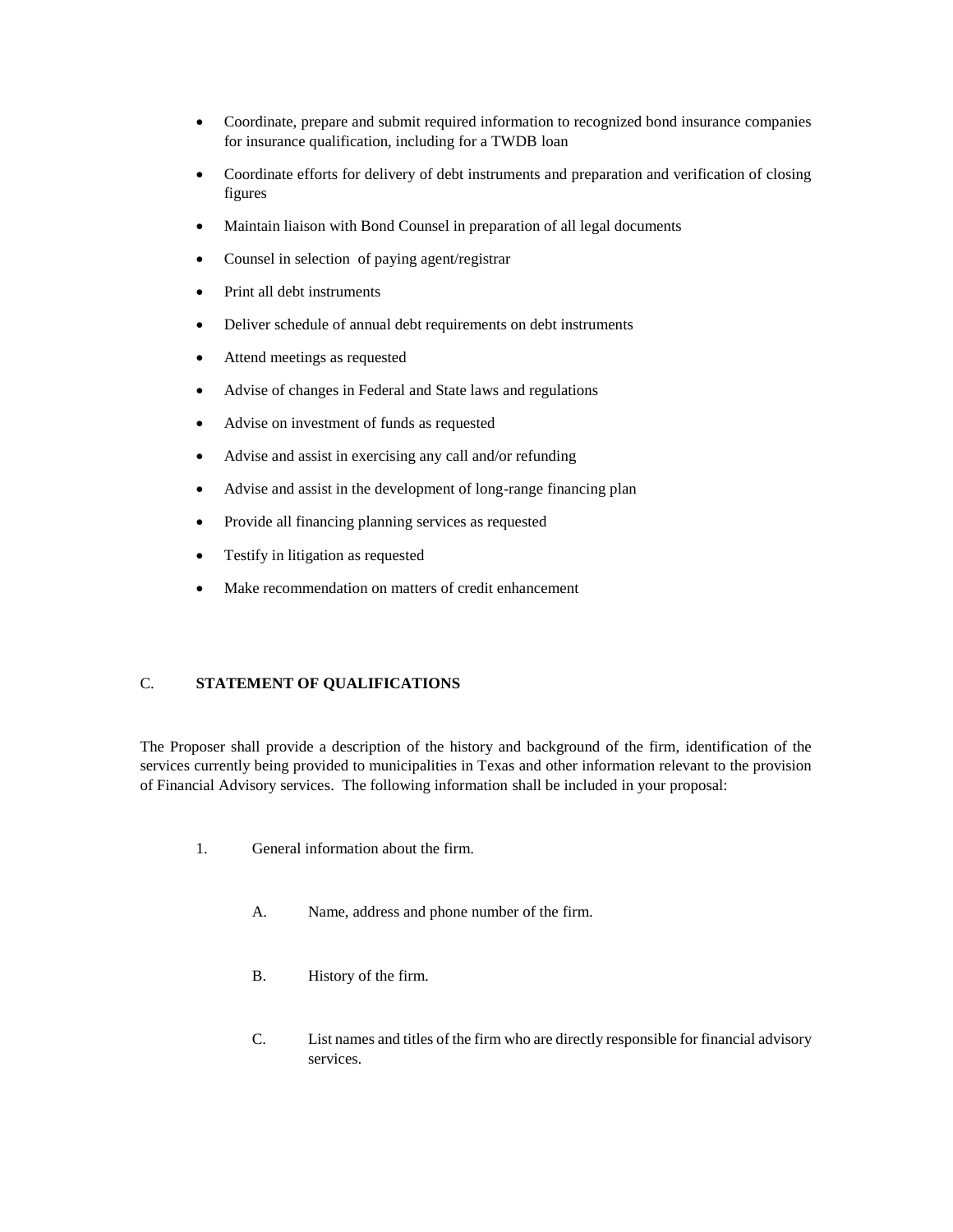- D. Information pertaining to the firm's compliance with licensing and other requirements of the Securities Exchange Commission, the National Association of Securities Dealers and the Municipal Securities Rule Making Board.
- 2. References.

Lists of three (3) references of cities for which similar services have been provided.

- 3. Identify personnel to be assigned responsibility for administering the account (provide resume and location for the individual representatives that the firm will assign to the account).
- 4. List the experience of the individuals assigned to the account with the sale of debt instruments to the TWDB. Please list the work performed, including the dollar amount of the debt issue or other financing. Please include the names, addresses, and phone numbers of contact persons.
- 5. Additional services describe any other service or experiences of the firm which you deem beneficial in acting as Financial Advisor to the City.
- 6. Attach a copy of financial advisory services contract proposed by your firm without fee information.

# **D. ADDITIONAL INFORMATION**

- 1. This contract is contingent upon release of funds from the Texas Water Development Board (TWDB).
- 2. Any contract or contracts awarded under this Request for Proposal (RFP) are expected to be funded in part by a loan from the TWDB. Neither the State of Texas nor any of its departments, agencies, or employees are or will be a party to this RFP, or any resulting contract.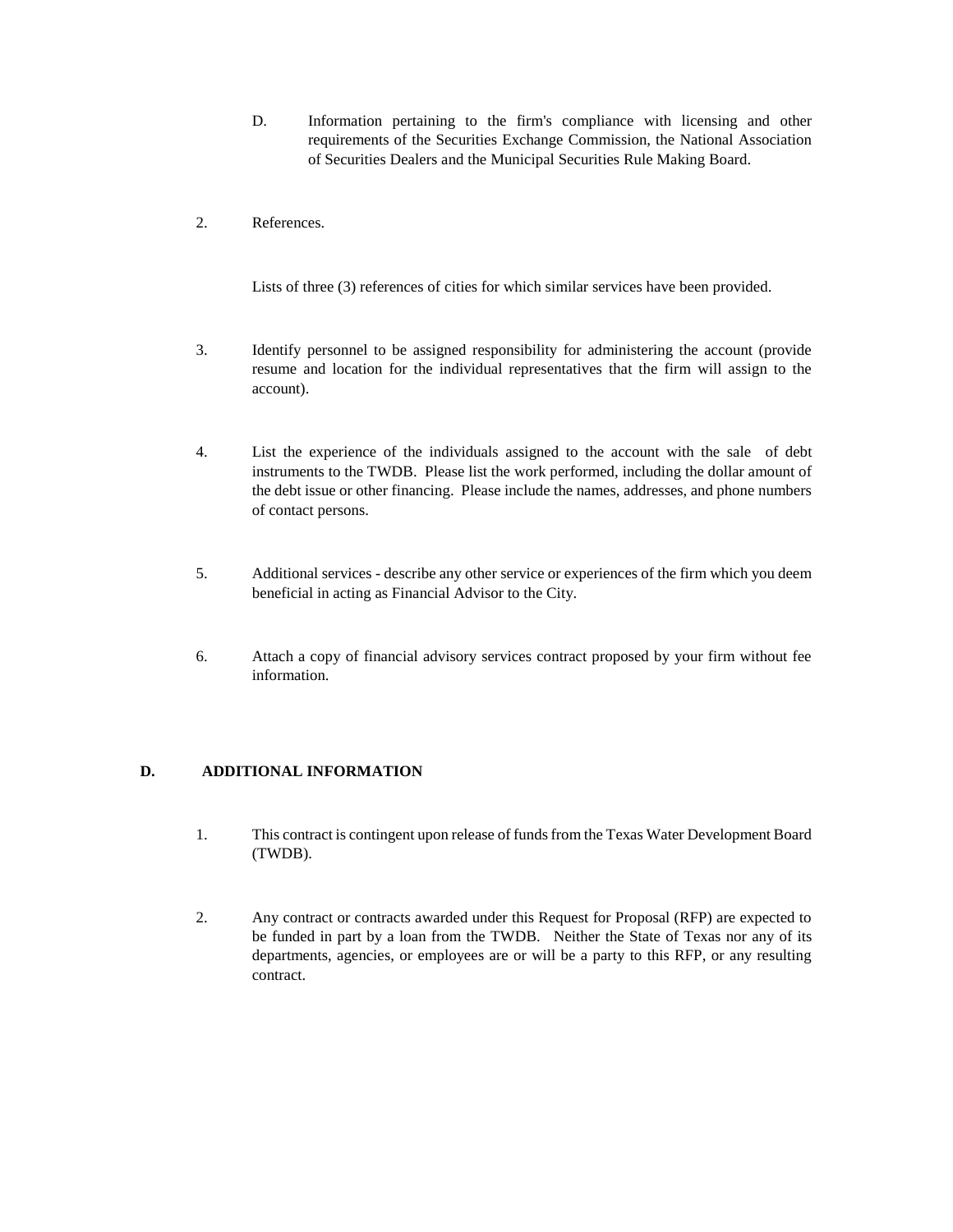3. This contract is subject to the Environmental Protection Agency's (EPA) "fair share policy", which includes EPA approved "fair share goals" for Minority Business Enterprise (MBE) & Women Business Enterprise (WBE,) firms in the Construction, Supplies, Equipment; and Services procurement categories. EPA's policy requires that applicants and prime contractors make a good faith effort to award a fair share of contracts, subcontracts, and procurements to SMWBE's. Although EPA's policy does not mandate that the fair share goals be achieved, it does require applicants and prime contractors to demonstrate us of the six affirmative steps. The current fair share goals for the State of Texas are as follows:

|              | <b>MBE</b> | WBE   |
|--------------|------------|-------|
| Construction | 12.94%     | 8.72% |
| Supplies     | 9.68%      | 9.34% |
| Equipment    | 7.12%      | 5.39% |
| Services     | 10.84%     | 5.72% |

4. Equal Opportunity in Employment - All qualified Applicants will receive consideration for employment without regard to race, color, religion, sex, age, handicap of national origin. Bidders on this work will be required to comply with the President's Executive Order No. 11246, as amended by Executive Order 11.375, and as supplemented in Department of labor regulations 41 CFR; Part 60. Small, minority and women-owned firms are encouraged to submit proposals.

# **E. RECEIPT OF PROPOSALS**

**If your firm is interested in being considered as Financial Advisor for the City, proposals must be received no later than 10:00 AM (Central) on Wednesday, April 15, 2020, at the Troup City Hall, 106 East Duval, Troup, TX 75789. One (1) of the proposal must be sealed and clearly marked on the face of the shipping material "FINANCIAL ADVISOR" RFP.**

The City shall use the following selection criteria and point system to evaluate and score each proposal.